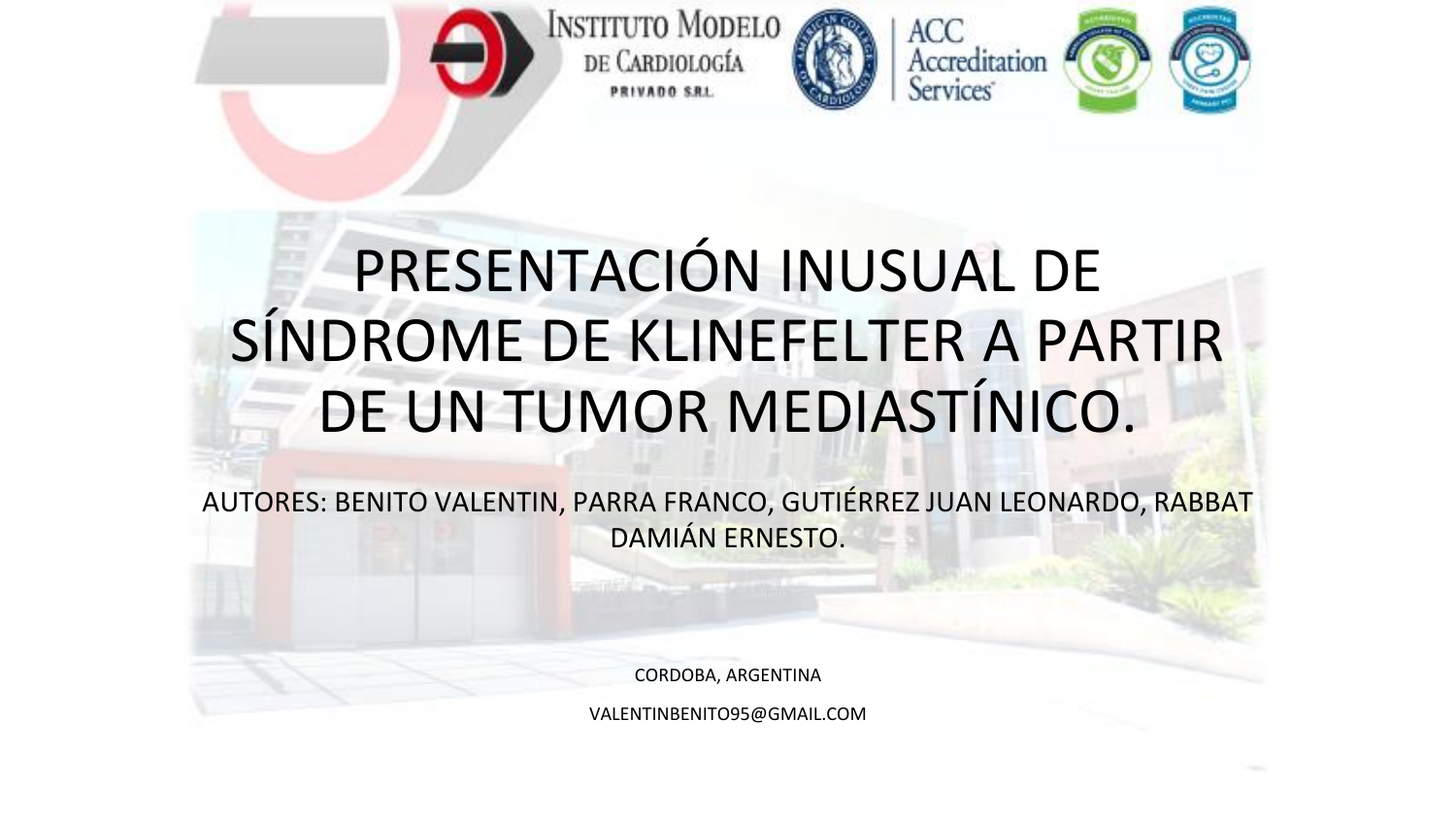PACIENTE MASCULINO DE 16 AÑOS DE EDAD.

ANTECEDENTES PATOLÓGICOS PERSONALES: NIEGA.

MOTIVO DE CONSULTA: PACIENTE REFIERE DOLOR TORÁCICO INESPECÍFICO DE ALGUNOS DÍAS DE EVOLUCIÓN, QUE CEDE ESPONTÁNEAMENTE ASOCIADO A PALPITACIONES POR LO QUE CONSULTA POR GUARDIA DONDE SE REALIZA UN ECG QUE SE ENCONTRABA DENTRO DE LÍMITES NORMALES, Y SE INDICAN REALIZAR ESTUDIOS CARDIOVASCULARES.

SE REALIZA ECOCARDIOGRAMA QUE SE INFORMA DENTRO DE LÍMITES NORMALES Y SE SOLICITA HOLTER DONDE SE EVIDENCIAN EPISODIOS DE TAQUICARDIA SINUSAL DE HASTA 170 LPM.

LABORATORIO:

HB, HTO, GB, COLESTEROL, AC URICO, TRIGLICERIDOS, IONOGRAMA, MG, FÓSFORO, HIERRO, TRANSFERRINA, FERRITINA, CPK, HORMONAS TIROIDEAS, SEROTONINA, ORINA COMPLETA

DENTRO DE LÍMITES NORMALES

**VSG 44**

**PCR 13**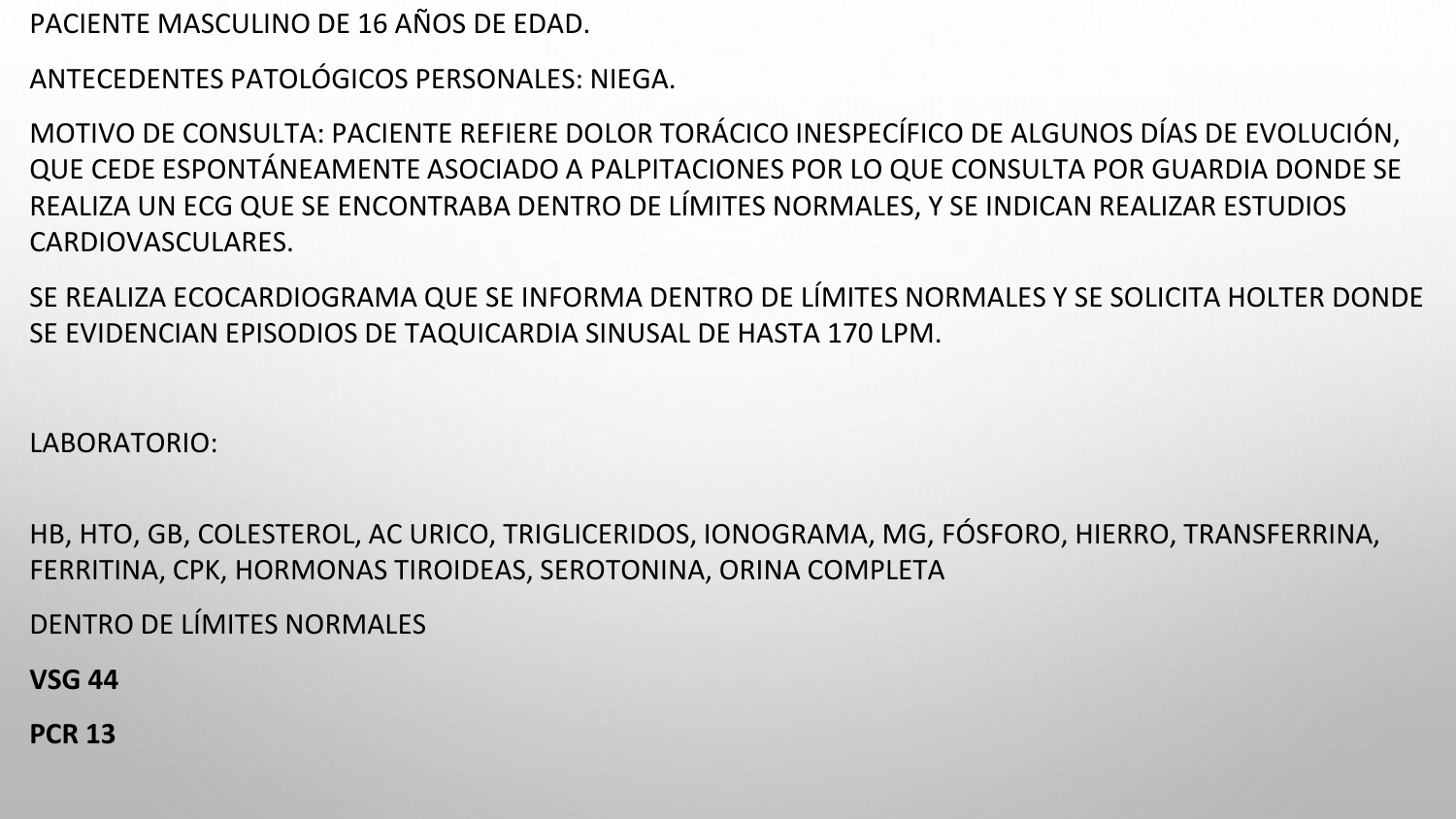Primer estudio solicitado es RX de tórax donde se observa una masa pulmonar heterogénea con áreas radiopacas sin plano neto de separación con mediastino.





SIMULTÁNEAMENTE SE SOLICITAN TCMC DE TÓRAX PARA MEJOR VALORACIÓN DIAGNÓSTICA Y SE OBSERVA UNA IMAGEN NODULAR HIPERVASCULAR A NIVEL HEPÁTICO Y ECOGRAFÍA TESTICULAR EN BUSCA DE POSIBLES TUMOR PRIMARIO DONDE SE OBSERVAN HIPERECOGÉNICOS Y DISMINUIDOS DE TAMAÑO.

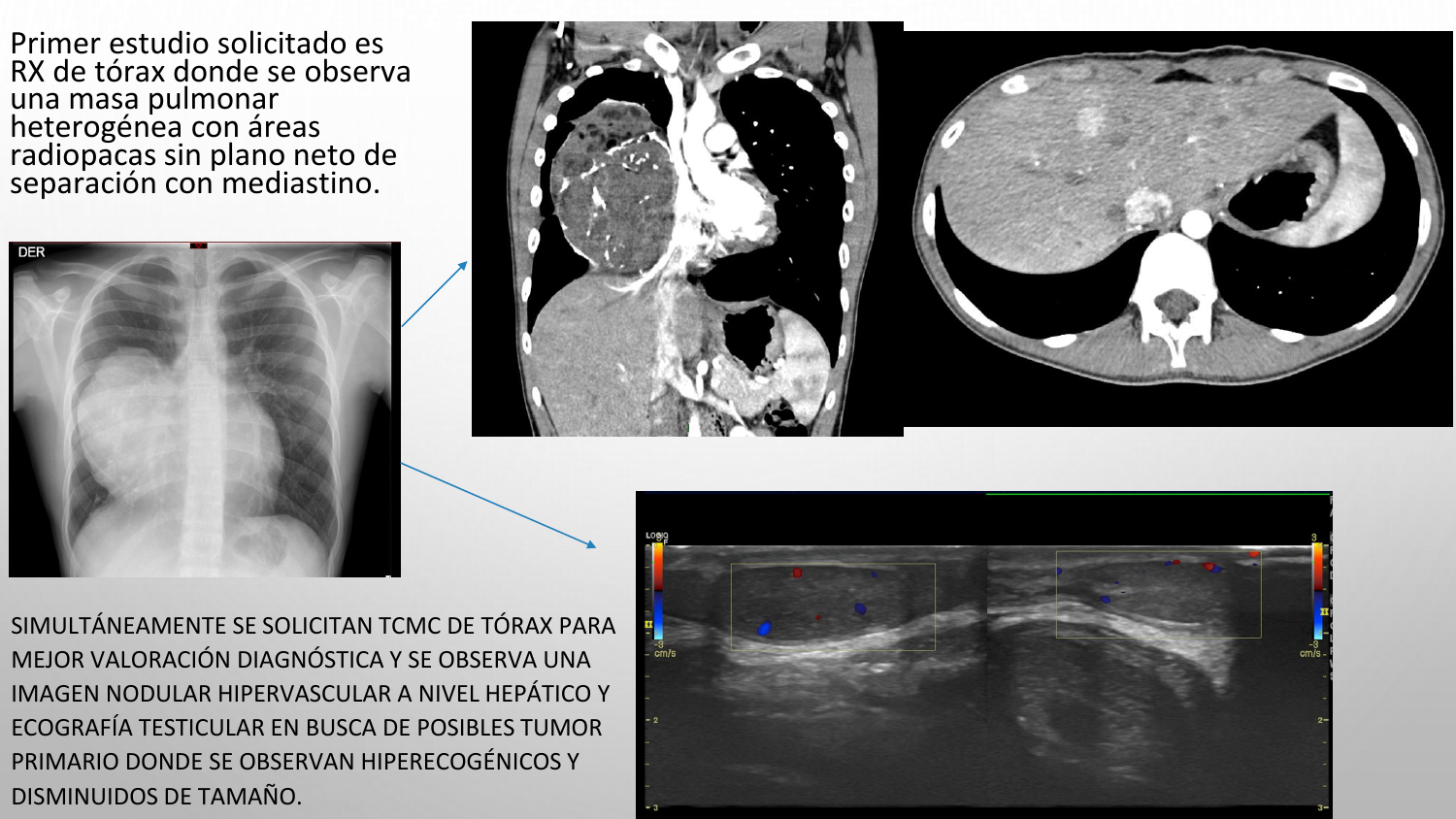PARA CONTINUAR CON LA CARACTERIZACIÓN DE LA IMAGEN Y TOMAR UNA CONDUCTA QUIRÚRGICA-TERAPÉUTICA SE SOLICITA RMN DE TORAX Y ABDOMEN CON CTE EV DONDE SE OBSERVAN ÁREAS INTRATUMORAL HIPERVASCULARES Y A NIVEL HEPÁTICO SE VISUALIZA LA LESIÓN NODULAR HIPERVASCULAR QUE SE INTERPRETA COMO HIPERPLASIA NODULAR FOCAL.





Se solicita PET-SCAN CT donde la lesión presenta alto metabolismo glucídico en sus regiones periféricas posteriores.